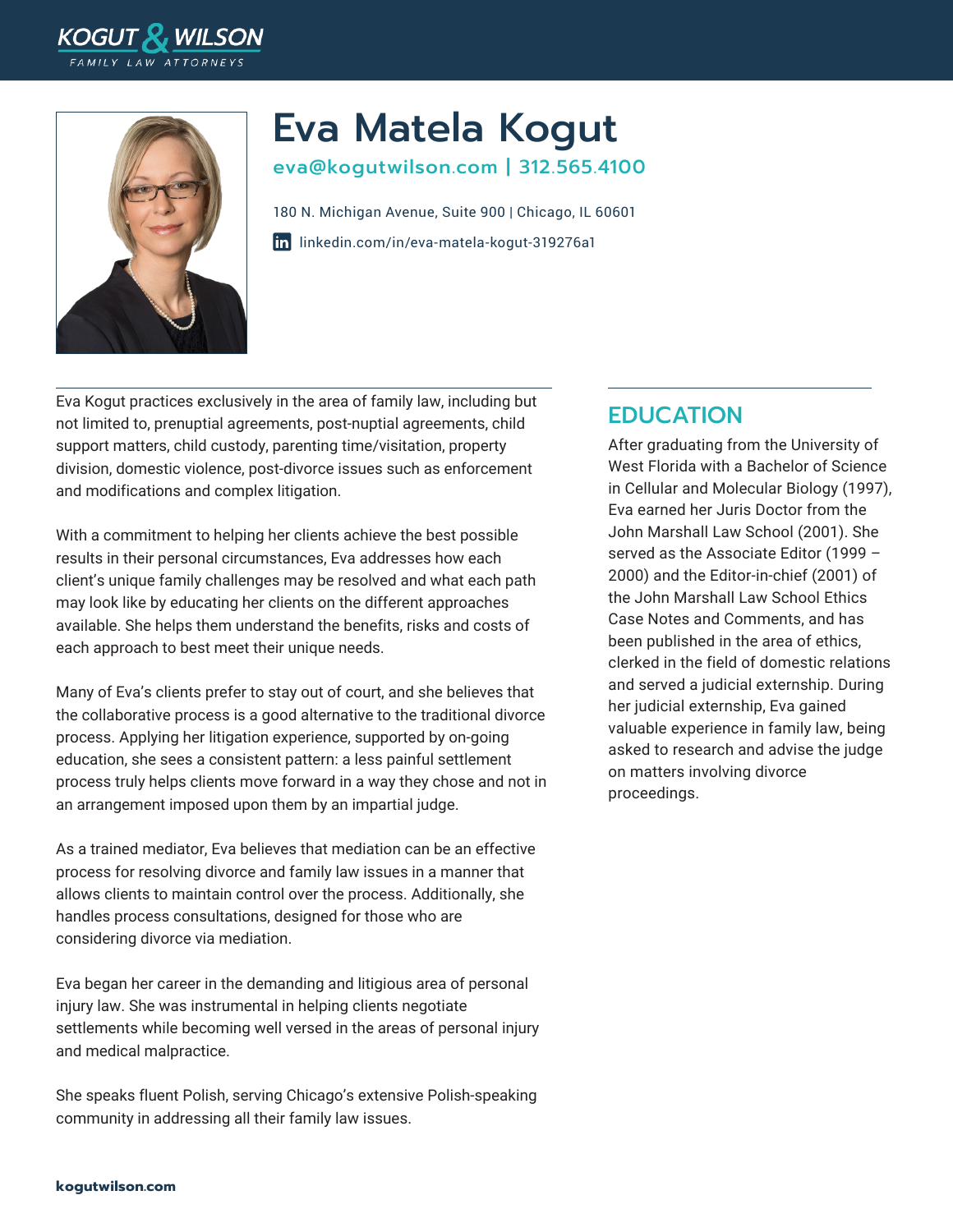

### AWARDS

Beginning in 2018, Eva has been selected annually by her peers for inclusion in The Best Lawyers in America list in the areas of family law, mediation and collaborative law. She is also named the 2021 Chicago Lawyer of the Year in Collaborative Law: Family Law and Family Law: Mediation.

Eva is proud to have been named to the Illinois Super Lawyers list since 2017 and the Illinois Leading Lawyer list since 2014. These distinguished lists are reserved for fewer than five percent of the lawyers in Illinois and

recognize those who have attained a high degree of recognition and professional achievement.

In 2015, Eva was also recognized by the Chicago Law Bulletin for the "40 Under Forty: 40 Illinois Attorneys Under 40 to Watch." Each year, the publication evaluates hundreds of peer nominations from the Illinois legal community to identify the most talented and wellrespected attorneys working in the industry.

### PROFESSIONAL ASSOCIATIONS

Eva serves as the co-chair of Collaborative Divorce Illinois' Training and Education Committee. She previously managed CDI's Loop Group Practice Group, following her term on the organization's board as the secretary for attorneys. Being a fellow of this group requires additional training and continued education classes in the collaborative process to maintain the ability to practice this particularly dynamic form of divorce.

Previously, Eva served as the co-chair of the former Collaborative Process Subcommittee at the Chicago Bar Association. She is currently also a member of many associations including the Association of Family and Conciliation Courts and the International Academy of Collaborative Professionals.

#### COMMUNITY INVOLVEMENT

In her community, St. Monica Academy School Board appointed Eva as Legislative Action Person and Hospitality Representative for the 2021-2022 academic year to advance the school's learning environment. Eva served as the past president of the Young Professional's Group, a volunteer organization formed by Between Friends formerly known as Friends of Battered Women and Their Children. The group is a Chicago-based organization dedicated to breaking the cycle of domestic violence.

She was also a presenter of Divorce 101: Basic Understanding of All Aspects of Divorce Law in Illinois and remains committed to educating the public about the collaborative process as a viable option in addressing a couple divorce or legal separation.

#### PUBLICATIONS & PRESENTATIONS

As a leading collaborative lawyer and an active member of the collaborative law community, Eva is a frequent speaker on the collaborative law process. She regularly presents to organizations such as the Illinois Psychological Association, Illinois Affiliation of Marriage and Family Therapists, Chicago Bar Association and many others.

Eva hosted a workshop at the 2019 Illinois Psychological Association's conference covering the various alternative family dynamics of family law and how these underlying forces can impact divorce and estate planning processes.